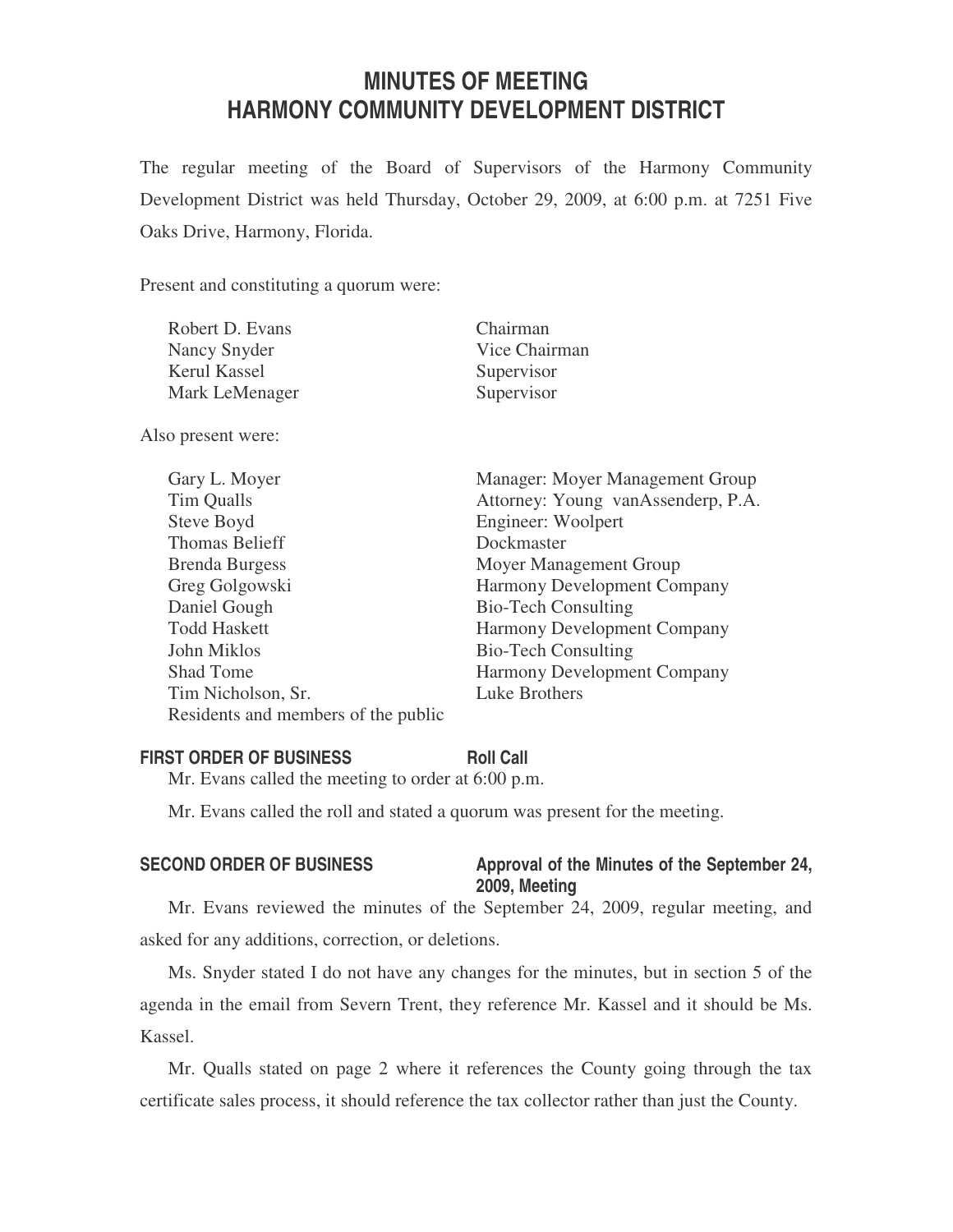On MOTION by Ms. Kassel, seconded by Mr. LeMenager, with all in favor, approval was given to the minutes of the September 24, 2009, regular meeting, as amended.

## **THIRD ORDER OF BUSINESS District Manager's Report**

# **A. Financial Statements**

Mr. Moyer reviewed the financial statements, included in the agenda package and available for public review in the District Office during normal business hours.

Mr. LeMenager stated on the general fund statement of revenues, we are significantly below collections is special assessments, off roll. Is that a timing issue?

Mr. Moyer stated yes, we have carried that consistently for a number of months and it is a timing issue.

### **B. Invoice Approval #114 and Check Run Summary**

Mr. Moyer reviewed the invoices and check summary, which are included in the agenda package and available for public review in the District Office during normal business hours, and requested approval.

Ms. Kassel stated I presume the invoice from Home Depot was for items at the Swim Club. There were two bills totaling about \$2,500. I find the invoices very hard to read because the print is very small. It looked like we bought plants and other things to improve the Swim Club, but I do not know if that was what the entire \$2,500 was for.

Mr. Evans stated the copy I have shows a breakdown of the invoice and what those items were for, and the majority was for the Swim Club.

Ms. Kassel asked what is the Hydrocom Technologies invoice for? Is that for the watering system?

Mr. Moyer stated it is for the MAXICOM system.

Ms. Kassel asked we needed \$1,600 in repairs?

Mr. Golgowski stated yes, we had two controllers that controlled various zones on the project that were not communicating any longer. The circuit boards were replaced on both.

Ms. Kassel asked was there a warranty?

Mr. Golgowski stated yes, when they were first installed many years ago. The new ones will have a warranty.

Mr. LeMenager stated we received an email for the bill from Baker & Hostetler. Is that going to be part of this check run or for next month?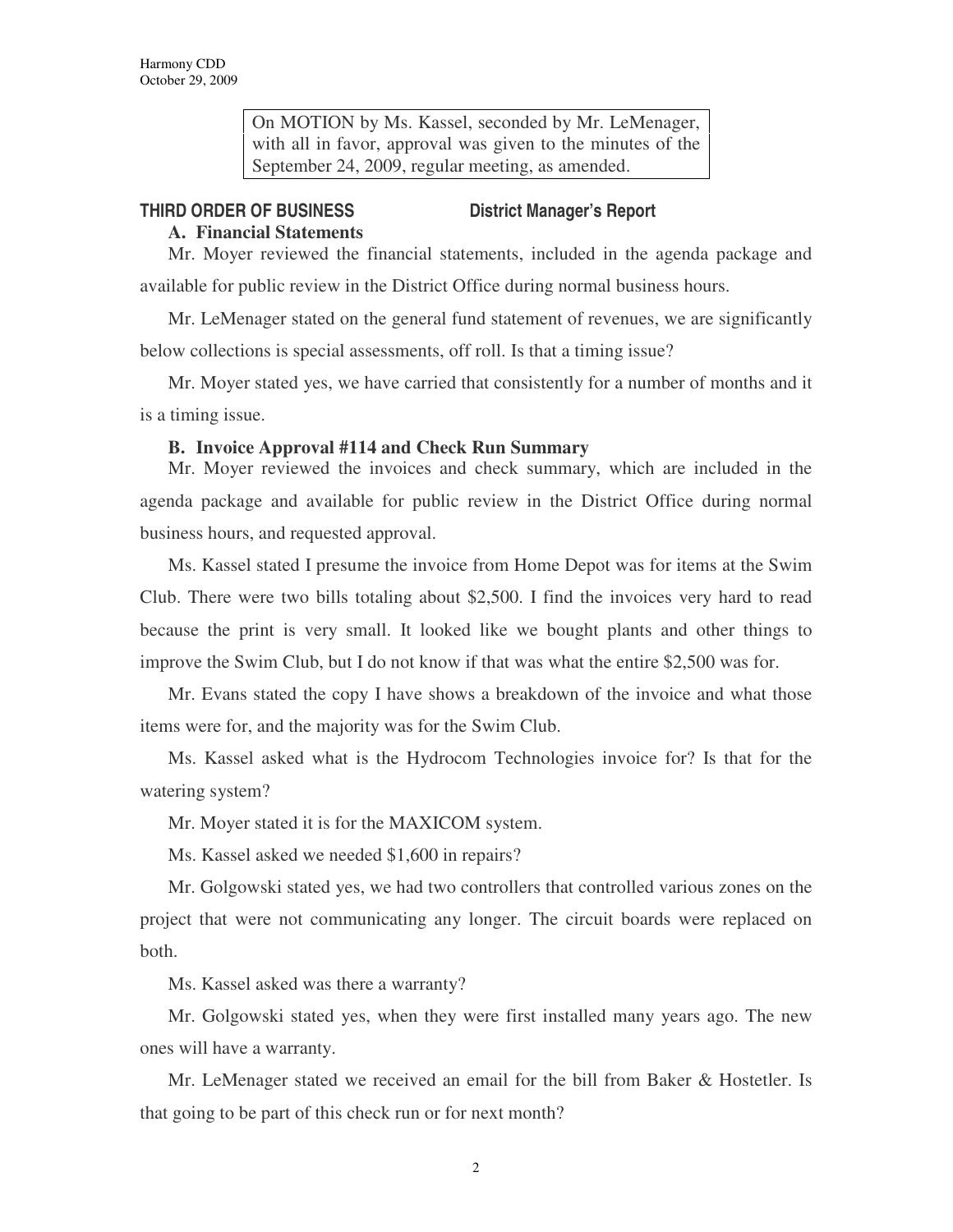Mr. Moyer stated since we were able to get it to you, we would like you to consider it as part of this check run. If you need more time, you can defer it to give you more time to review it. It deals with the release of the blanket easement as part of the platting process that Mr. Evans and Mr. Boyd were involved in. Rather than having to recreate a lot of title work in terms of the documents related to that easement, they had that information related to prior activities of the developer, and that is why it is here for your consideration.

Mr. LeMenager stated I note that their hourly rate is \$270. We pay \$275 for Mr. vanAssenderp and \$125 for Mr. Qualls. It seems like \$270 is a very high rate.

Mr. Evans stated they are familiar with all title work and it took them far less time than it would have taken Mr. Qualls to get all that information.

Mr. LeMenager stated on the Woolpert invoice, I noted Mr. Boyd billed us for five hours for attending the August meeting. The meeting was not five hours long.

Mr. Boyd stated we have historically charged for time to prepare for the meeting and not the full amount of travel time but a portion of the travel time.

Mr. LeMenager stated it looks like we were charged two hours to prepare for the meeting and then five hours to attend, when the attorney charged us 2.13 hours for the same meeting.

Mr. Boyd stated I keep a log of my time at my office, and I am happy to share that with you. I will make the utmost effort to make sure I am accurate and fair to the CDD with the time we record. I can show you that for that particular meeting, the physical time that I spent preparing and attending the meeting exceeded the amount of time that I charged the District. I understand this Board is sensitive to that, and if there is a concern, I will provide additional documentation.

Mr. Evans stated leading up to that meeting was when we were reviewing bids for various projects.

Mr. Boyd stated that is correct; we were reviewing waterline bids and alley work.

Mr. Evans stated there were a lot of items he was working on related to the meeting.

Mr. LeMenager stated perhaps that should be put in a different line item since the meeting was not a five-hour meeting.

Mr. Boyd stated I will clarify the notes as I add comments to my time, so it does not suggest a five-hour meeting when it clearly was not five hours.

3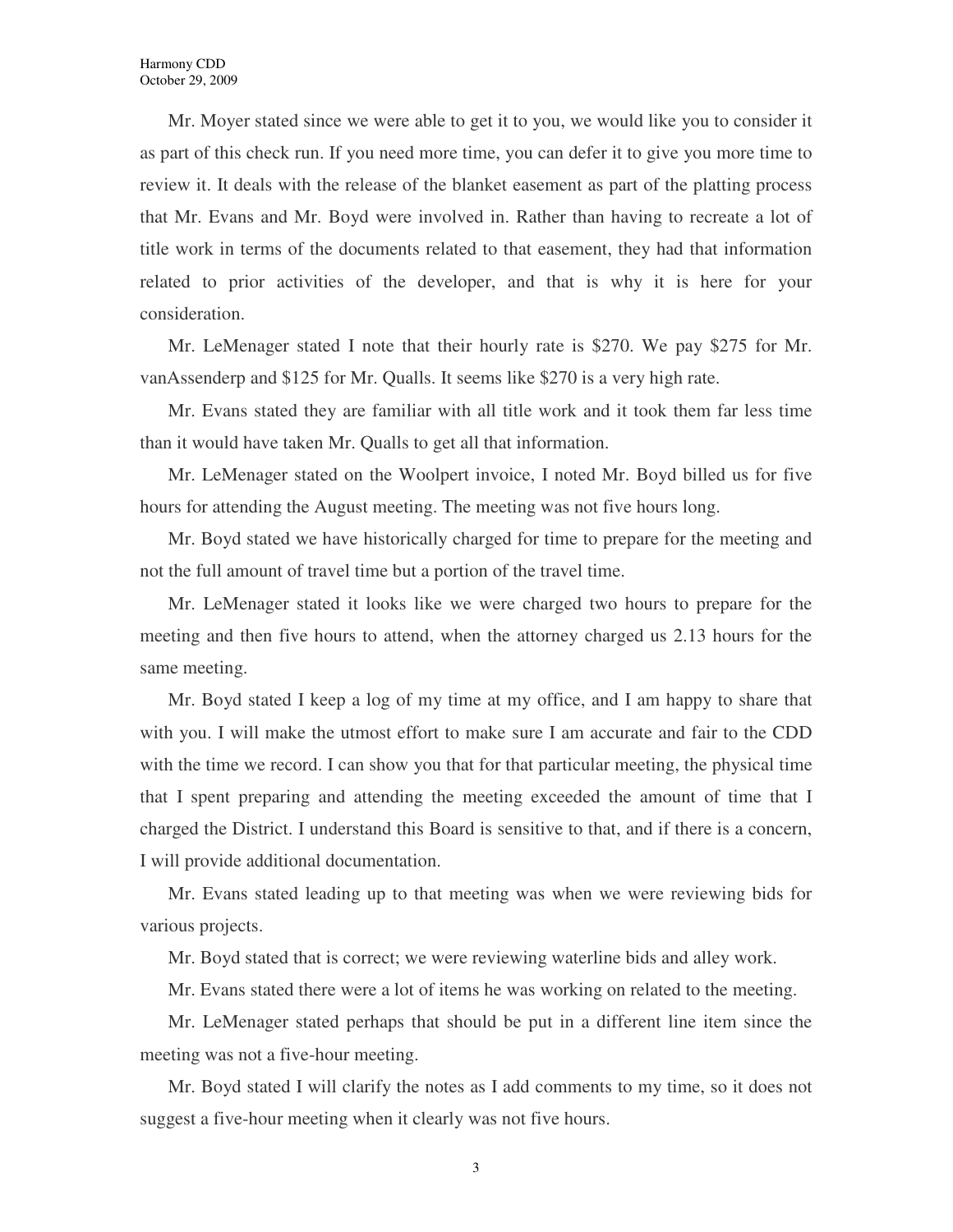Mr. Snyder stated at our 9:00 a.m. meetings, we have coffee, and it is \$40. Most people come in with their own cup. Do we really need to be spending that money? It is a very small issue.

Mr. Evans stated I do not think so.

Ms. Burgess stated I do not know that we ever actually requested it. I think they have been providing it and billing it to us. I do not know that we have made a request one way or the other, and we can certainly modify that with the room setup.

Mr. Evans stated let us do that going forward.

On MOTION by Ms. Snyder, seconded by Ms. Kassel, with all in favor, approval was given to the invoices as presented.

### **C. Public Comments/Complaints**

Mr. Moyer reviewed the complaint log as contained in the agenda package and is available for public review in the District Office during normal business hours.

Mr. Moyer stated I was surprised to see there were no listings for the month, so I called and, in fact, there were no calls to the District office during the month.

Mr. LeMenager stated I noted everything on here was for 2008, nothing for 2009. I wonder if the calendar function went wrong somewhere.

Ms. Burgess stated I briefly saw it, also, and noticed the dates. I am not sure if something happened between emailing it from our office to the recording office. I will check on what happened and get a revised report.

Mr. LeMenager asked are there any outstanding items?

Mr. Moyer stated I am sure there are, but we need to clarify that for you.

Ms. Kassel stated we were supposed to keep completed items on this list for a few months so we could see if there are recurrences.

Mr. Moyer stated we will send you an accurate report as soon as possible; we will not wait until next month, but we did not get any new calls during the past month.

Mr. Tome stated I can confirm that is correct because I receive those emails. The things that are outstanding are what we know from a landscaping perspective or potholes and other projects we are working on.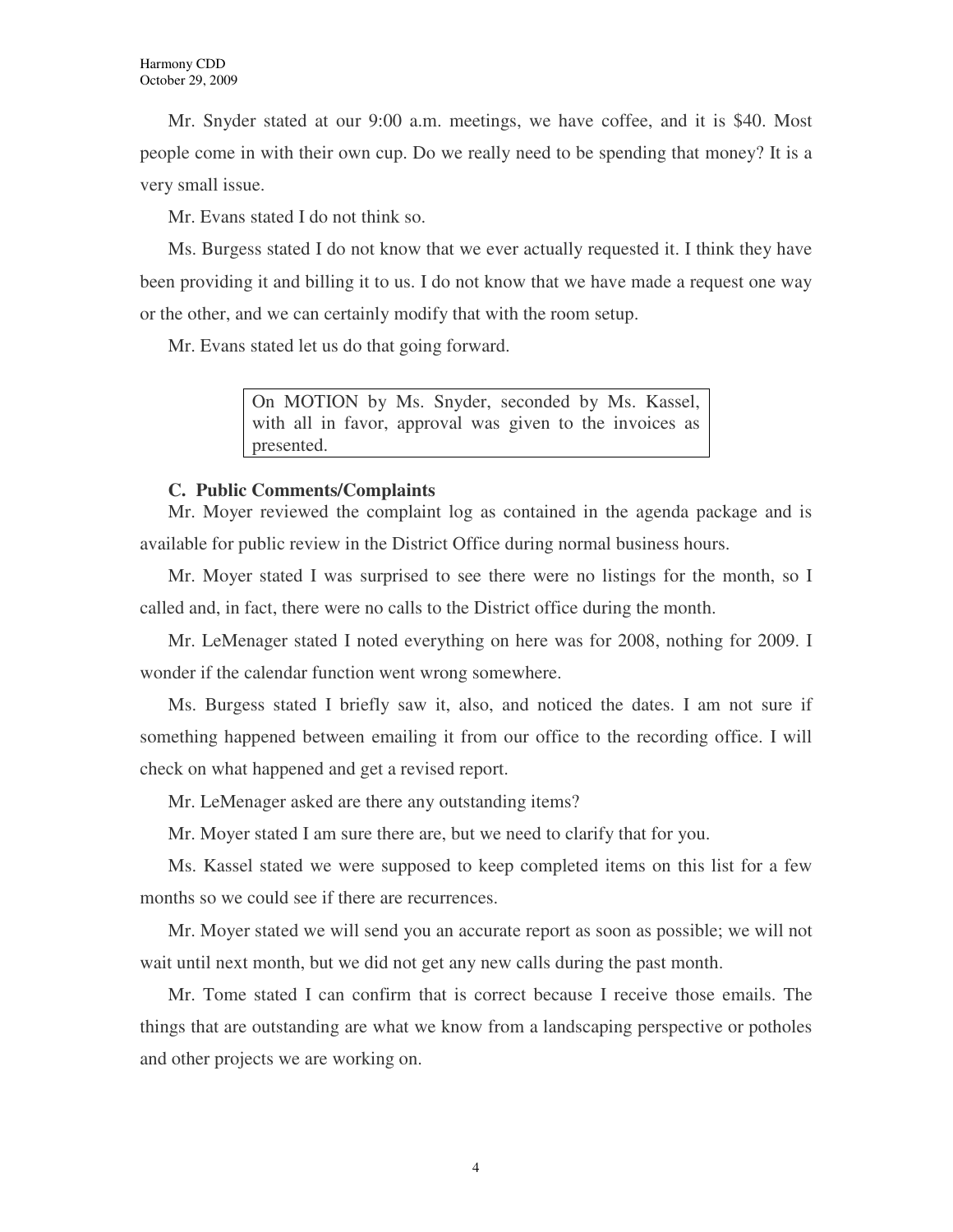# **D. Consideration of Engagement Letter with Grau & Associates to Perform the Audit for Fiscal Year 2009**

Mr. Moyer reviewed the engagement letter with Grau & Associates to perform the audit for fiscal year 2009, in the amount of \$8,000. Last year we paid \$15,000 for the preparation of the fiscal year 2008 audit, and we budgeted a similar amount for fiscal year 2010. This current year proposal, given the amount of work the District is doing, is a very good fee.

> On MOTION by Mr. LeMenager, seconded by Ms. Kassel, with all in favor, approval was given to the engagement letter with Grau & Associates to perform the audit for fiscal year 2009, in the amount of \$8,000.

# **E. Trust Account Investments**

Mr. Moyer stated the agenda package included a memo from the financial manager for Severn Trent. I think we are moving in the right direction, but interest rates are not substantial. Keep in mind there are only one or two trustees that do CDDs, but because of the number of defaults of other bond issues, trustees are very sensitive and concerned about having funds available on May 1 and November 1 to make those payments. Since we now know with certainty that we have funds for the November 1 payment in the trust account, we will invest in the debt service reserve an amount of funds that will mature just before May 1 and the balance of the funds to mature before November 1. Having said that, the rates will not be much at  $1\%$  to 1.5%, but it is still better than what we are currently getting. The only other fund to discuss is the construction account, but since we just awarded a contract for that work, we probably will not invest that fund. I am asking for authorization for staff to invest those funds to mature in close proximity to the May 1 and November 1 payments.

> Ms. Kassel moved to authorize staff to invest debt service reserve funds, as presented and discussed. Mr. LeMenager seconded the motion.

Ms. Snyder stated the memo indicates after November 1, 2009, to invest in Treasury bills that mature April 29, 2009. Should that be April 2010?

Mr. Moyer stated yes.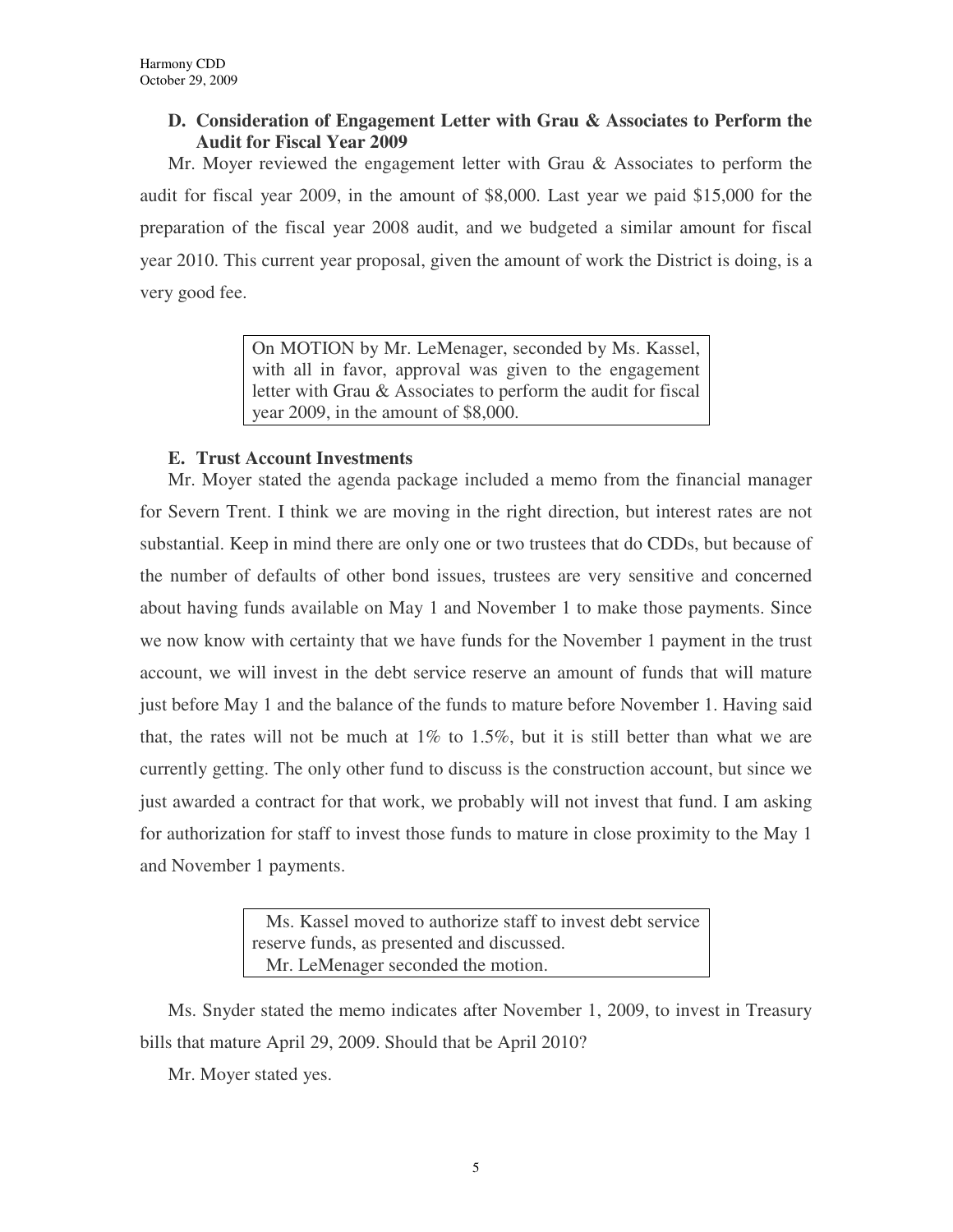Upon VOICE VOTE, with all in favor, unanimous approval was given to the above motion.

# **FOURTH ORDER OF BUSINESS Staff Reports**

#### **A. Attorney**

Mr. LeMenager asked can we determine when you attend by phone or in person?

Mr. Qualls stated I feel it is very important for me to be here, just to see people and be able to read body language. You never know what issue will come up and many times, the phone connection is bad. That being said, we can work something out where occasionally I call in. It is my preference and I think it is best for me to be here. It enables me to provide a better service to the District.

Ms. Snyder stated I agree. We never know what issues will come up.

### **B. Engineer**

Mr. Boyd stated regarding a construction update, the surveying is nearly complete for the waterline construction. We had pre-construction meetings with Toho Water Authority and with the developer and walked the whole alignment. It has been flagged, and they are supposed to start directional drilling next week. In next month's agenda, you will see the first pay application for that contract. On the alleys, the contract was not executed as quickly as I had wanted, but that has been taken care of and work will begin very shortly on the alleys.

Mr. Evans asked how long will it take for the pipe line?

Mr. Boyd stated it should go very quickly. It will probably take two months to completely finish construction, and then there will be some testing involved. It will be probably three months until the lines are open.

Mr. LeMenager stated we decided not to put in a covered walkway because of the outrageous price. Are we doing anything to create a path where this work will be?

Mr. Boyd stated it will be a directional drill under the wetland to avoid any impacts to the wetland, so you will not be able to tell there is a pipe in the ground. They are starting to stockpile various materials. They will come into the northeast corner of the Estates. There is a swath of upland area that is not a wetland where they will be burying the pipe in the ground up to the wetland on both sides, so you will see them trenching and burying pipe up until the wetland buffer.

#### **C. Dockmaster/Field Manager**

Mr. Belieff reviewed the monthly boat report as contained in the agenda package and is available for public review in the District Office during normal business hours.

6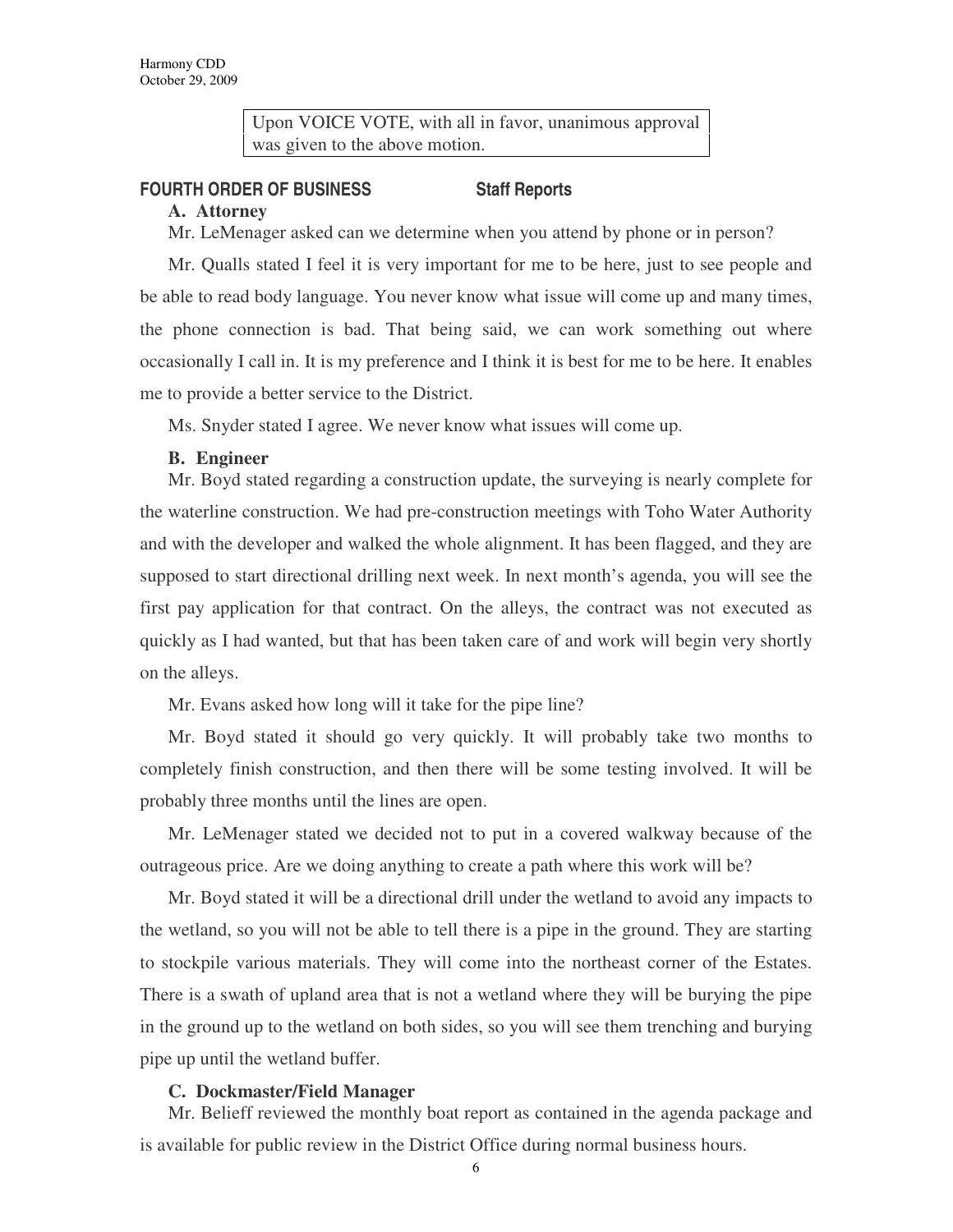Ms. Kassel stated thank you for the pad at the dog park. It is already making a difference and people are much less uptight. Thanks for the hardware cloth around the trees; the digging has stopped, although the dogs are chewing on the pine bark nuggets. When you replace them, please make sure they are not treated with insecticide. Everything looks so much nicer.

Mr. Nicholson stated the pine bark is not treated.

Ms. Snyder asked are all the boats working?

Mr. Belieff stated yes.

#### **D. Landscaping – Luke Brothers**

Mr. Nicholson reviewed the monthly landscaping report as contained in the agenda package and is available for public review in the District Office during normal business hours.

Ms. Kassel stated we discussed the idea of having a price to spray individual lots with chinch bugs. If we do not do that, how it will affect your sod replacements?

Mr. Nicholson stated in the past two months, many residents are getting more pest control than normal. Someone is spreading the word that they need to do something about it. Next year we will start in February before warm weather starts. Right now they are under control.

Mr. Evans stated we cannot authorize him to spray private property. When we know they are spraying, we may be able to inform the residents if they want to engage with him directly to spray at that time. They should be able to be more competitive versus a landscape company coming out for that purpose.

Mr. Nicholson stated two residents have requested us to do some landscape design and work, and I have no problem doing that, as long as it is not exotic and is within the plant palette that is approved for the community.

Mr. Evans stated if we want to inform residents that they can contact you directly when you are going to be spraying for chinch bugs, we need a way to announce for them to contact you to have their yard sprayed at the same time.

Mr. Nicholson stated I can put an advertisement in a newsletter. We will be spraying throughout the month of November because of the heat. There will be a minimum charge of \$25 or \$30 per home for us to spray.

Mr. Tome stated send it to us and we can get it out through an e-blast.

Ms. Kassel stated so many people do not get that.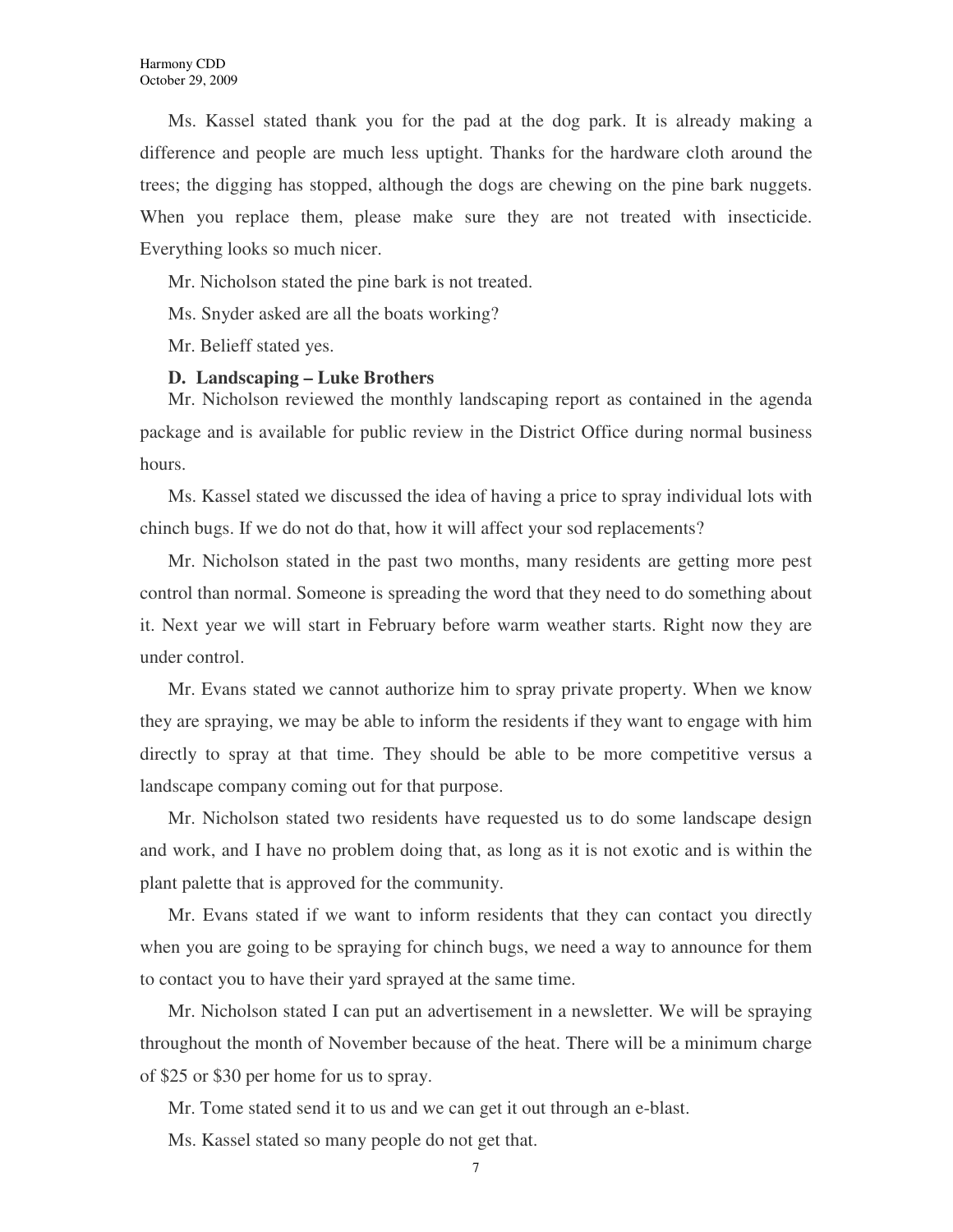Mr. Tome stated we are at 68%. We would just need to know some details, such as how to get you paid.

Mr. Evans stated there is a balance between us endorsing and informing. We have a problem in the entire community. The District can only do so much but we can try to inform them. They can select whatever company they want, but they may want to choose Luke Brothers because they have the most knowledge and constant spraying application.

Mr. Steve Berube asked what about having a cooperative advertisement in Harmony Notes?

Mr. Evans stated coordinate with Mr. Tome on what you can do for timing and sequence for this.

Mr. Haskett stated it would be beneficial for Luke Brothers to contact home owners in the affected areas. A home owner may not know they have chinch bugs, so a notice will not mean anything to them.

Mr. Berube stated we are forgetting about the empty houses. Maybe that comes under self help.

Ms. Kassel stated that is the HOA .

Mr. Haskett stated if they do not have irrigation or electricity, it will not be effective.

Ms. Snyder asked can you spray even if you do not have them on your lawn now?

Mr. Nicholson stated yes, we can certainly spray for them if you want it done.

Mr. Qualls stated I know this is understood, but nothing contemplated is that any public funds will be spent on spraying private property.

Ms. Kassel asked as CDD Board members, even if we are personally paying for it, does that constitute a conflict of interest or the appearance of something wrong?

Mr. Qualls stated this is a private arrangement between a private citizen and a corporation. As long as the same charge is being applied and no special favors are incurred, there is no issue.

Mr. Evans stated we will let Mr. Nicholson and Mr. Tome work out the notification details.

Mr. Nicholson stated I redid the proposal that Ms. LeMenager and Ms. Kassel and I have worked on, which I provided to the Board for your review.

Mr. LeMenager asked when do we need to start this program?

Mr. Nicholson stated whenever you are ready.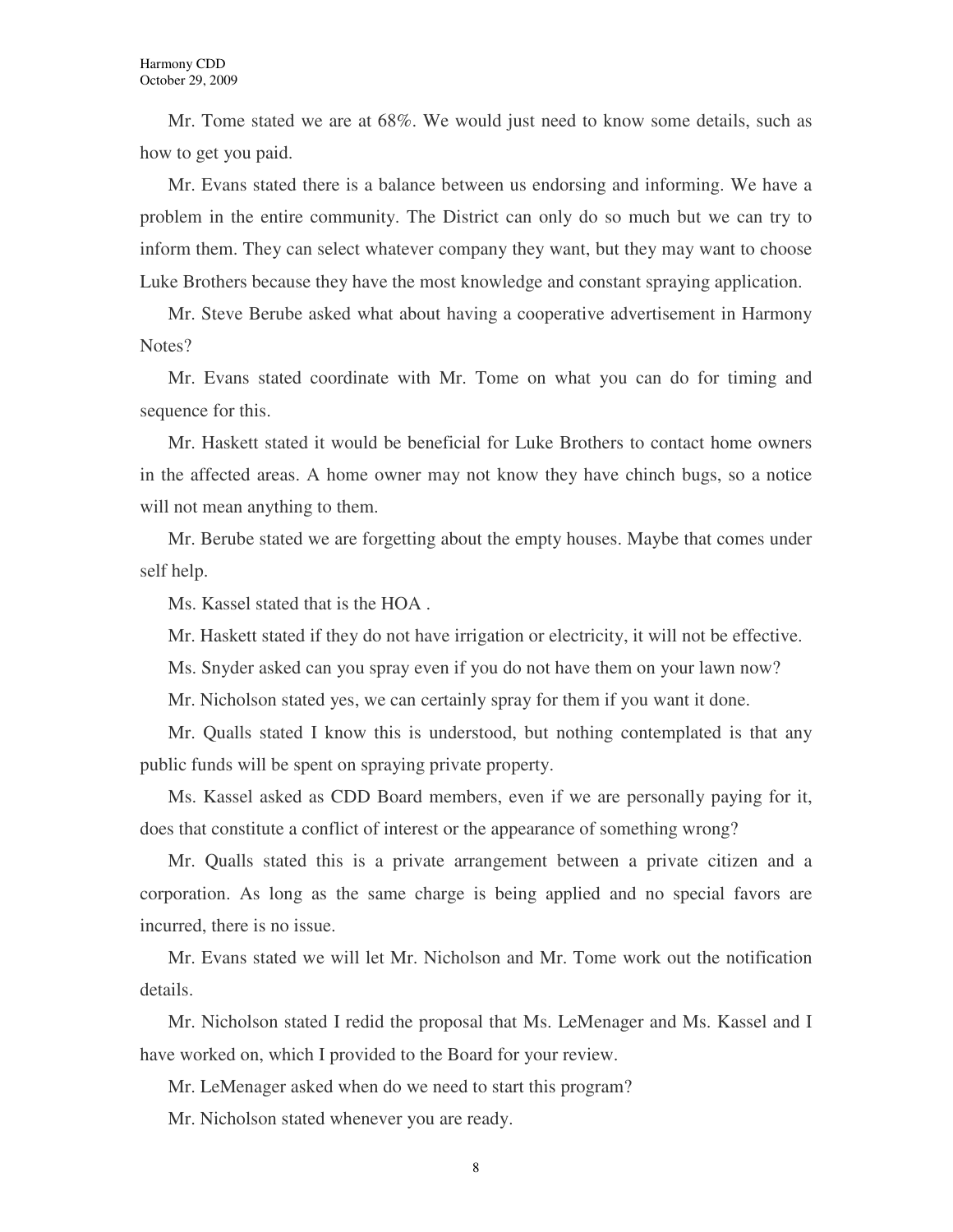Ms. Kassel asked do we want time to review it since we just received it?

Mr. Evans stated yes, I think we want some time to review it.

Ms. Kassel stated it is the same thing we saw last month, but Ms. LeMenager and I made some adjustments in terms of plant materials, and we have added a few plant beds that were not included in Long Park.

Mr. LeMenager stated it looks like there are 67 areas where we want to replace plantings.

Mr. Nicholson stated yes, we will be transplanting and shuffling the plant materials, based on the health of the plants.

#### **E. Developer**

Mr. Haskett stated we received the drinking fountain and it will be installed by Monday or Tuesday. We made sure we had all the parts and will be an easy install. Regarding a security gate for the dock area, I am working on a design that I will send to a couple manufacturers. I cannot find anything on the internet or something local off the shelf. I think the cost will be reasonable, about \$3000 or less is what I am estimating, which is cheaper than repairing the boats every month. I should have a report next month.

Mr. LeMenager stated we were out for a walk recently, and there appeared to be construction where the boats are.

Mr. Haskett stated Mr. Belieff has been straightening up pilings on the floating dock that boats rest against. They are getting loose and Mr. Belieff is experienced in repairing pilings.

#### **F. Aquatic Plant**

Mr. Miklos introduced his staff and described the activities for aquatic plant maintenance that started October 1, 2009.

Mr. Miklos stated we are trying to use fewer herbicides and chemicals, and we are doing a lot of hand removal to maintain a natural look while reducing the use of herbicides. We will be providing weekly management reports to Mr. Golgowski.

Mr. Evans stated a number of months ago, there was an issue on one of the ponds, a dead end section with a film on top. I recall it was the decomposition of duck weed that had accumulated.

Mr. Golgowski stated that is spike rush, and we are organizing some strategies to get rid of it or reduce it.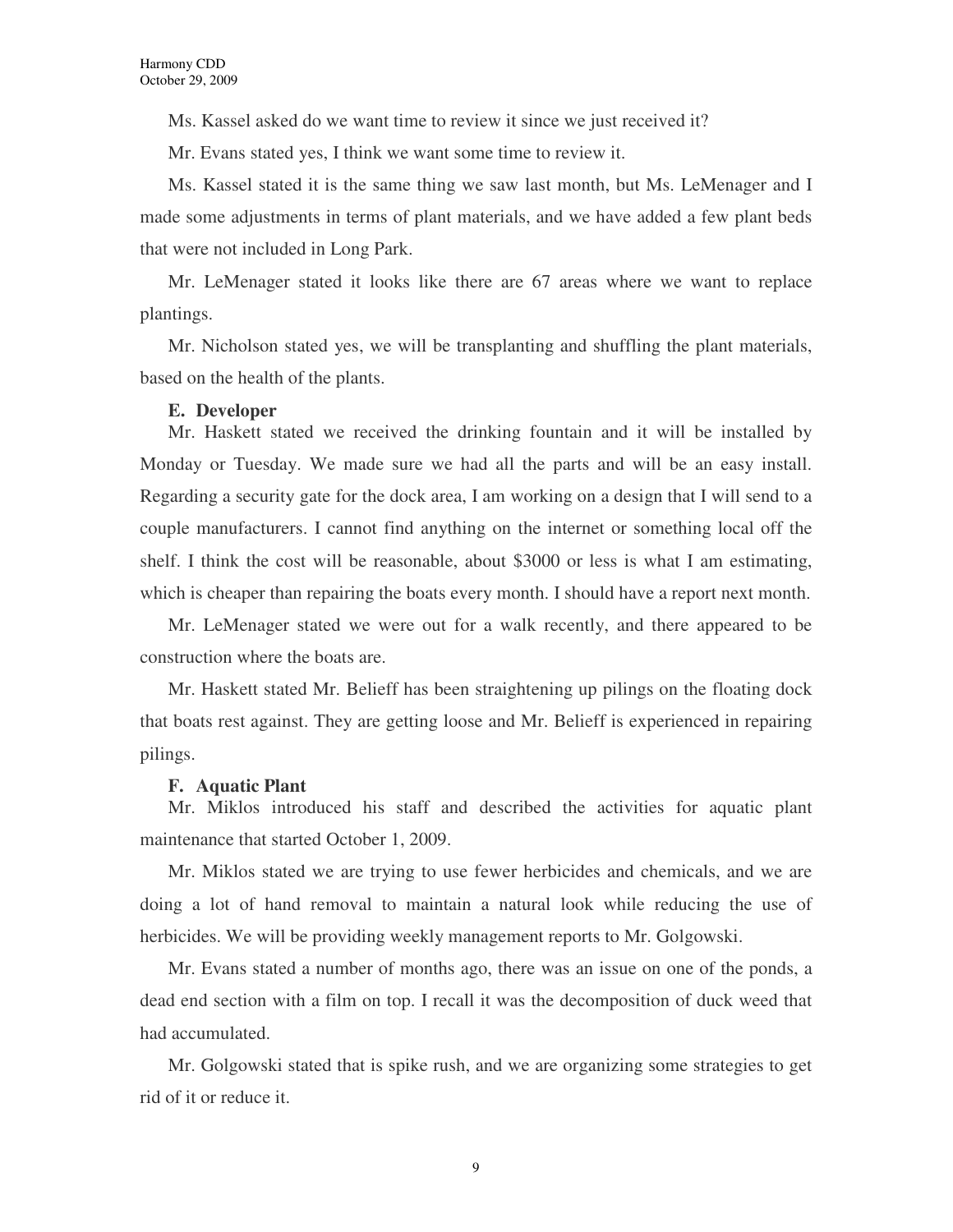Mr. Evans asked what is the film? It has the appearance of an oily substance on top of the water. Does it generate that?

Mr. Gough stated we have seen this in several of the ponds. It is a planktonic algae, and it looks like a film. It is actually a thin layer of algae that that looks like an oil film and it moves with the wind and gets into pockets. That is typically what we have seen in just three or four ponds. We have been treating and taking care of that.

Mr. Leeman asked have you noticed any difference in the ponds that have a lot of plantings around them as opposed to the ones that have none?

Mr. Gough stated yes.

Mr. Leeman asked is that a positive difference or a negative difference?

Mr. Gough stated it is a positive difference with the plantings. It helps to cycle the nutrients to keep a natural balance in the ponds. There are only one or two with no littoral zone, and that may be something we recommend to plant those ponds to get that natural nutrient cycling and get everything back to a natural state.

Mr. Miklos stated once we have been out here a month or two and become more familiar, we will bring some recommendations to the Board.

#### **FIFTH ORDER OF BUSINESS** Supervisor Requests

Ms. Snyder stated I want to point out that there are about the same number of people here tonight who are normally here for a morning meeting.

Mr. Berube stated part of that may be because no one knew about the meeting.

Ms. Kassel stated there were no signs up.

Mr. LeMenager stated we did not get our blast email.

Ms. Kassel asked can we address that issue and find out what happened to the signs?

Mr. Berube asked is it safe to presume that the schedule on website will stay? We use that for notification of these meetings.

Mr. Evans stated not necessarily, because if it needs to be adjusted, it may change. This should be pretty consistent, though.

Ms. Kassel asked what happened to the signs? Did the policy change or was it an oversight?

Mr. Tome stated the process that is in place is one person who tells another person and it works its way down to the activity director who is not HOA or CDD but just does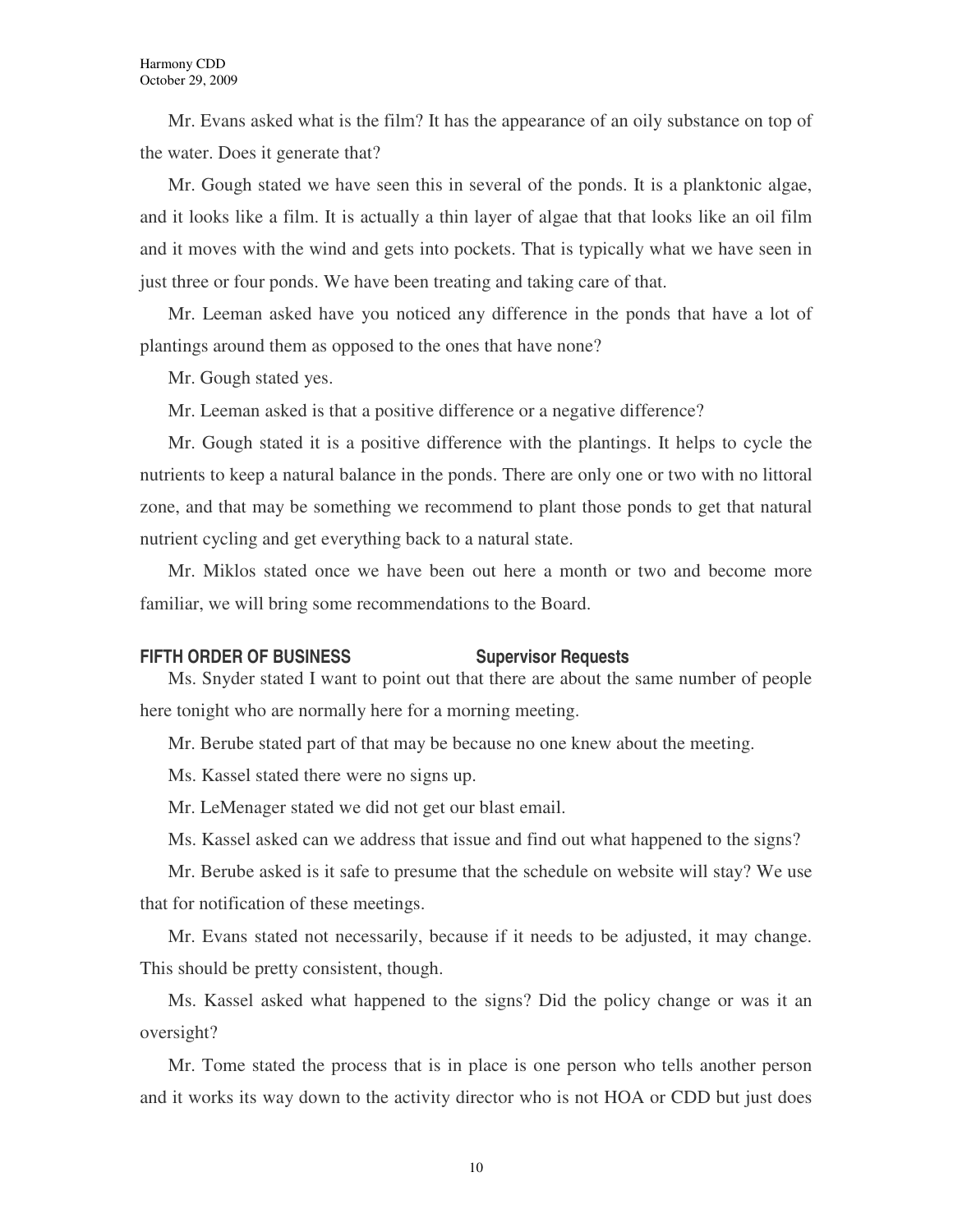it, but this month it was forgotten. If there is another method where they can be put out, we would prefer that because this task is not assigned to anyone.

Mr. Belieff stated I am happy to put out the signs a few days ahead of the meeting.

Mr. Haskett stated we could come up with two generic signs to cover morning and evening meetings.

Mr. LeMenager stated the main locations are at the circles where everyone comes in.

#### **SIXTH ORDER OF BUSINESS Audience Comments**

A resident asked why we are lighting the Estates at Harmony at night?

Mr. Evans stated when the District enters into contracts with OUC for the street lights, we lease those lights. Part of the contract is for the poles and for the power so it is all combined. Part of it is how they amortize that cost. It is all one contract, so there is not a separate bill for the amortization of the poles. Once they put them up, they turn them on. It also helps with vandalism to the extent that it can.

Mr. LeMenager stated if the lights were off, the people who will save money is OUC.

Ms. Kassel stated energy use is another consideration, but we have to weigh the energy use against the safety issues.

Mr. Berube stated a lot of things happen, including people shooting guns at deer in the morning. The sheriff was out here a couple weeks ago. They were acting like a surveyor. The sheriff ran them off so apparently it was not illegal.

Mr. Evans stated yes, it is. Trespassing with a firearm on private property in a construction area is an automatic seven years.

Ms. Kassel asked do signs need to be posted?

Mr. Evans stated there are signs posted.

Mr. Berube stated the construction signs are gone. There is not a no trespassing sign before the Estates. They have not been back, so they got the message.

Ms. Kassel stated I wonder if we need signs for enforceability, not just for this instance but in any other situation where a sign has to be posted regarding any kind of misconduct on that property.

Mr. Evans stated if you are hunting on private property without written permission from the landowner of your right to be on that property, that is poaching. They should have been arrested.